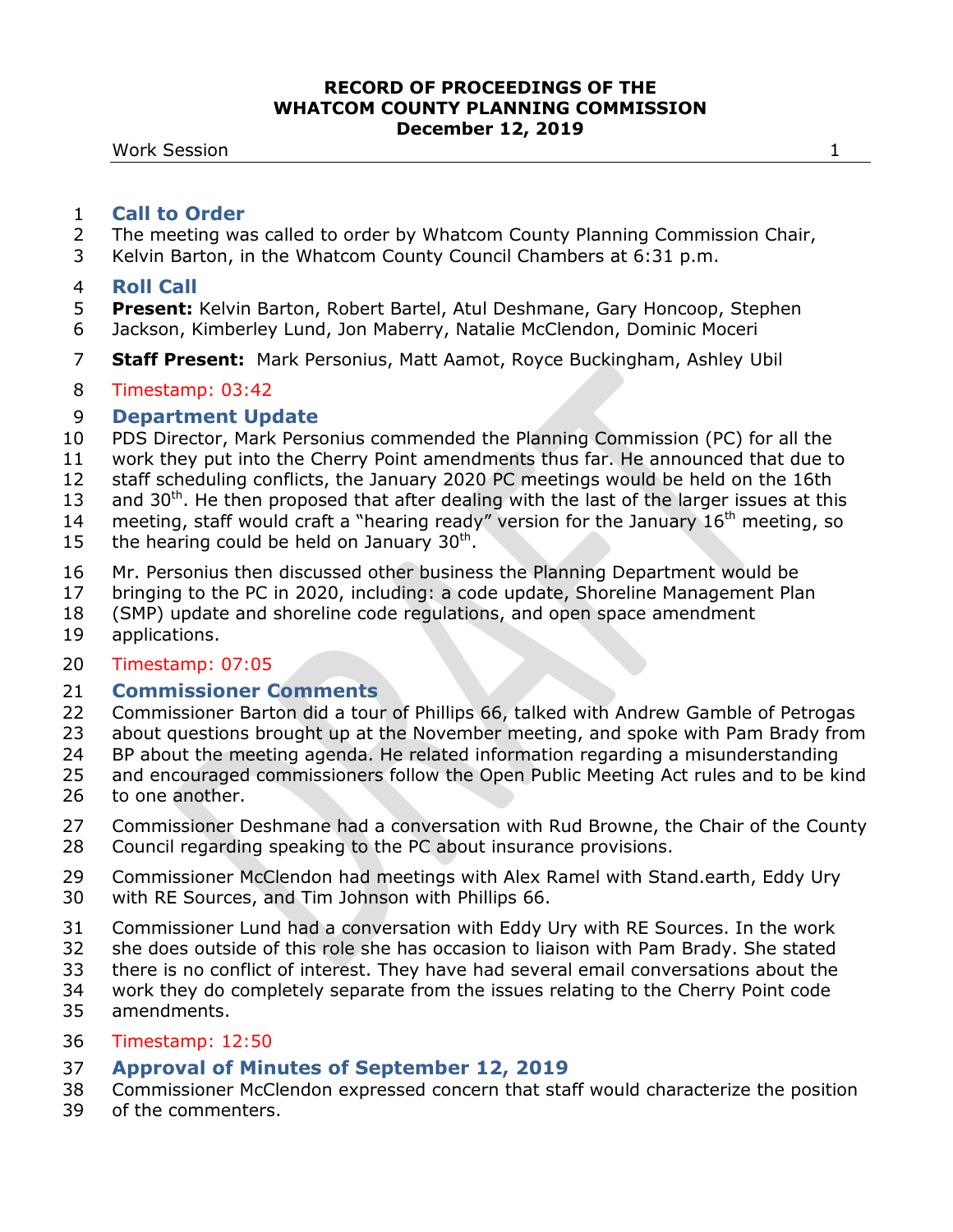#### Work Session 2

- Planning Coordinator, Ashley Ubil explained that the position of each person was
- actually stated in the audio, and that full comments are available in the audio file
- posted on the Planning Commission web page.
- Commissioner Deshmane suggested adding a footnote to explain this characterization.
- Commissioner McClendon agreed that it would address her concern.
- Timestamp: 16:21
- *Commissioner Deshmane moved to approve the minutes from the September 12,*
- *2019, Planning Commission meeting with the above changes.*
- **Commissioner Honcoop seconded the motion.**
- **The motion carried. (Aye-9; Nay-0; Abstain-0)**

# **Unfinished Business**

- Commissioners agreed by consensus to set a meeting end time of 9:30 p.m. and to
- start the January 16, 2020, Planning Commission meeting at 6:30 p.m.
- Timestamp: 18:39
- Andrew Gamble, of Petrogas, presented information to correct misconceptions about
- their business operations, which were provided at the end of the November 14, 2020,
- meeting in a letter from Re Sources to the PC and presented by Eddy Ury of RE
- Sources.

# **Public Comment**

The Commission does not take public comment during a work session.

# **Work Session**

- **File #PLN2018-00009: Whatcom County Comprehensive Plan and County**
- **Code proposed amendments primarily relating to fossil fuel and renewable**
- **fuel refineries, storage, transshipment facilities, piers, and other related**
- **facilities in industrial zones, including but not limited to industrial zones**
- **within the Cherry Point Urban Growth Area.**
- Timestamp: 30:29
- Senior Planner, Matt Aamot provided an overview of the meeting materials and
- decision points for the meeting.
- Timestamp: 58:46
- *Commissioner Lund moved to accept staff recommendation of alternative B for the*
- *list of outright permitted uses.*
- **Commissioner McClendon seconded the motion** adding a request to add a number
- to replace the question marks on item 18.
- *Commissioner Lund amended her motion so that number 18 of outright permitted uses is for storage tanks less than 60,000 gallons.*
- **Commissioner McClendon seconded the amendment to the motion.**
- Commissioners entered into discussion.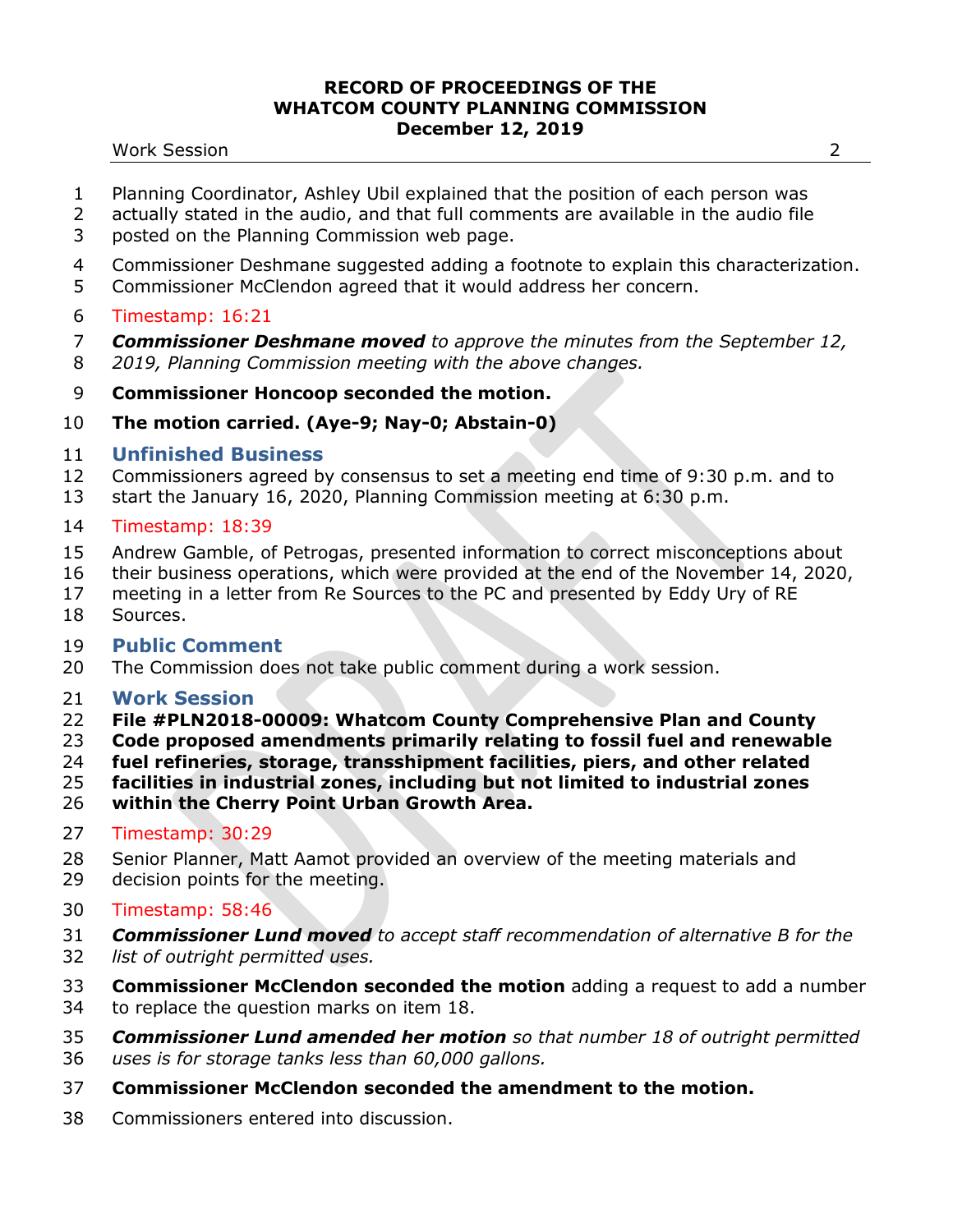#### Work Session 3

- Timestamp: 1:31:36
- *Commissioner Deshmane moved to amend the base resolution to accept the*
- *changes that staff made and read.*
- **Commissioner Lund seconded the motion.**
- **The motion carried. (Aye-9; Nay-0; Abstain-0)**
- Timestamp: 2:39:22
- Mr. Personius offered to send commissioners the Energy Facility Site Evaluation Council
- (EFSEC) information, then work on defining expansion with a specific number.
- Working off the chart provided by staff for the meeting, and page 16 of the agenda
- packet, the following motions and amended motions were made.

## Timestamp: 2:42:39

- *Commissioner Deshmane made a motion to prohibit new fossil fuel facilities, allow*
- *new renewable fuel facilities, and allow accessory building, maintenance and safety*
- *upgrades, etc. as noted in the chart staff handed out.*
- **Commissioner Moceri seconded.**
- **Commissioner Deshmane withdrew his motion in order to deal with the items**
- **one at a time.**
- *Commissioner Deshmane moved that new fossil fuel facilities will be prohibited.*
- **Commissioner Moceri seconded.**
- Timestamp: 2:50:32
- **The motion carried. (Aye-5; Nay-4; Abstain-0)**
- Commissioners entered into debate.
- Timestamp: 2:50:55
- *Commissioner Deshmane moved that all new renewable fuel facilities will be*
- *permitted.*
- **Commissioner Moceri seconded.**
- *Commissioner Deshmane revised his motion to keep the conditional use*
- *requirements for new and existing facilities as laid out in 600, 601, 606, and 607.*
- **Commissioner McClendon seconded.**
- Timestamp: 3:03:42
- *Commissioner Honcoop moved to amend the motion so that new renewable fuel*
- *refineries or renewable fuel transshipment facilities would be a permitted use.*
- **Commissioner Moceri seconded.**
- **The motion to amend carried. (Aye-9; Nay-0; Abstain-0)**